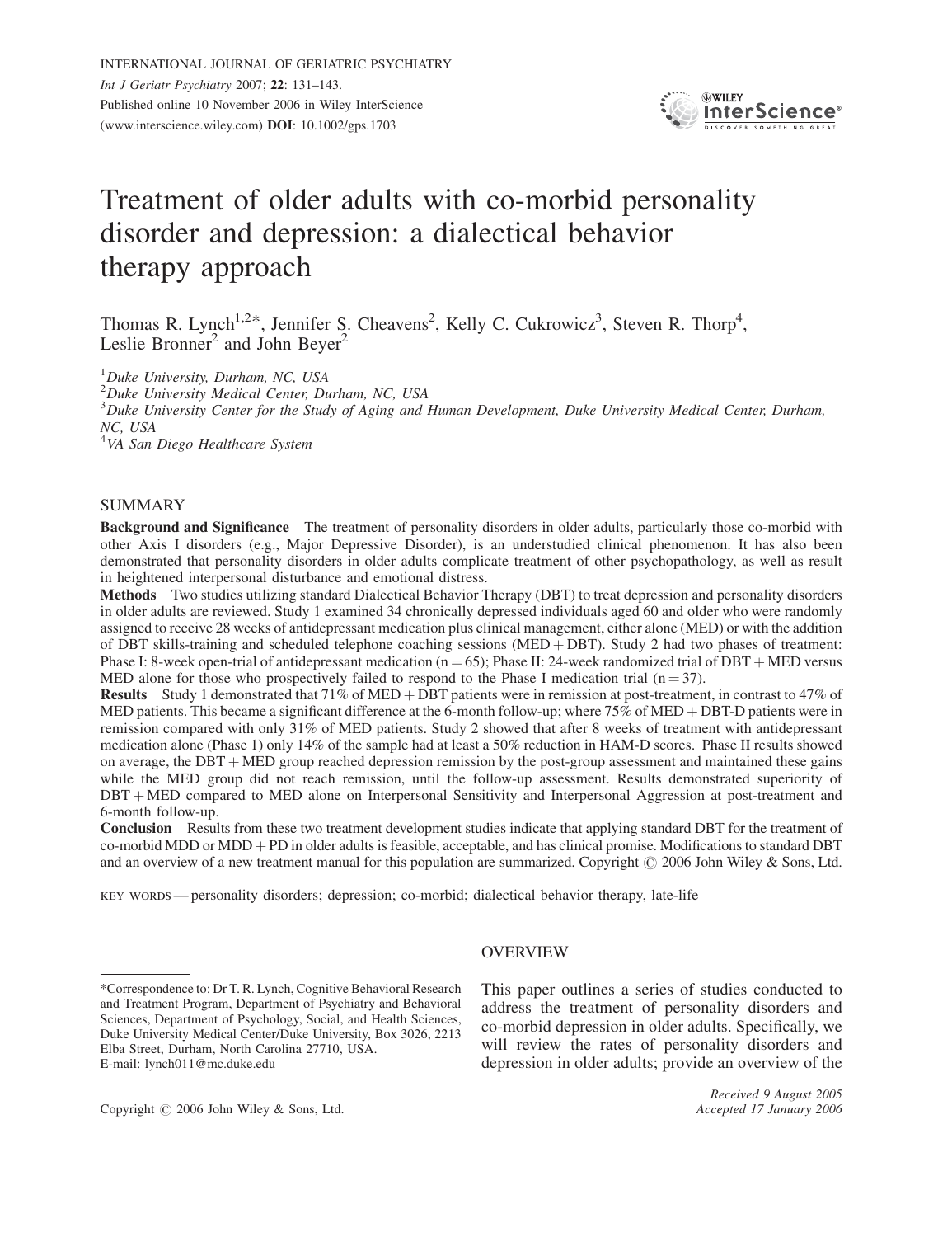original biosocial theory of borderline personality disorder (BPD; Linehan, 1993a), briefly review results from treatment studies of standard Dialectical Behavior Therapy (DBT) for BPD; describe the design considerations and results of two treatment development trials of standard DBT that resulted in the development of a DBT-based manual for the treatment of personality disorders and depression in older adults; and present modified treatment strategies based on a modified biosocial theory for older adults with personality disorders and co-morbid depression.

# PERSONALITY DISORDERS AND DEPRESSION IN OLDER ADULTS

Meta-analytic studies have found a prevalence rate for personality disorders (PDs) in older adults of 10–20% in community samples (Abrams and Horowitz, 1996; Abrams and Horowitz, 1999); rates essentially equivalent to rates among younger adults (Gradman et al., 1999). Cross-sectional research has indicated that middle-age and older adults have similar rates of personality disorders; with older adults presenting less frequently with BPD (see for example Kenan et al., 2000). These rates provide evidence that PDs affect a similar number of older and younger adults and thus, deserve similar research and clinical attention. In addition, in older adults the highest prevalence may be in clusters A and/or C and personality dysfunction in older adults may be underestimated by focusing on those who meet full criteria for any one disorder (Devanand et al., 2000). Recently, Morse and Lynch (2004) confirmed conclusions by Abrams and Horowitz (1996; 1999) using a depressed older adult sample; that is, the highest PD rates found in this sample were within Clusters A and C.

The diagnostic criteria associated with PDs suggest that individuals with these diagnoses suffer from disruptions in cognitive, affective, and interpersonal functioning (APA, 1994). In addition, the co-morbidity between major depressive disorder (MDD) and PD in older adults is particularly problematic (Thompson et al., 1988; Kunik et al., 1994; Abrams, 1996). Older adults with a diagnosis of MDD have more diagnoses of PD than non-depressed older adults, especially clusters A and C (Abrams et al., 1987; Devanand et al., 1994; Agabayewa, 1996; Devanand et al., 2000; Morse and Lynch, 2004), and estimates of personality disorder co-morbidity in late-life depression range from 24% (Kunik et al., 1994) to 61% (Molinari and Marmion, 1995). Personality psychopathology has generally been associated with poorer response to treatment (Fiorot et al., 1990; but not Thompson et al.,

1988; Kunik *et al.*, 1994) and 'chronicity'—meaning relapse or staying continuously ill (Vine and Steingart, 1994; Stek et al., 2002; Morse and Lynch, 2004). Thus, growing empirical evidence suggests that personality disorders among older adults produce increased Axis I disorders, poorer treatment outcomes, and an increased likelihood of depressive relapse after treatment.

#### TREATMENT OF PERSONALITY DISORDERS AND DEPRESSION IN OLDER ADULTS

Based on the arguments presented above regarding PD and MDD in older adults, we began this line of research with the assumption that PDs are present in later life, are disruptive to many domains of functioning, and complicate the treatment delivery and treatment response in traditional interventions for MDD with older adults. In developing a treatment for PD and MDD in older adults, we struggled with the question: why would these individuals seek treatment for long-standing difficulties at this point in their lives? One possibility is that such an individual has presented for treatment of symptoms related to MDD and PDs several times over the course of the lifespan and has yet to find a satisfactory treatment. A second possibility is that the rigid personality patterns associated with Cluster C PDs do not present a problem for a subset of individuals until these individuals enter a later phase of life with the related challenges and stressors. For example, theorists have observed that the behaviors associated with PDs, for the most part, feel compatible with one's character (Hirschfeld, 1993; Bailey Jr., 1998).<sup>1</sup> Thus, for many individuals with PD, they may begin treatment at the nsistence of significant others, only after their persistent patterns of behavior begin to result in significant distress due to multiple losses or life changes. It is possible that older adults with PD will feel increased distress as they age due to the accumulation of damaged relationships and other significant losses related to rigid behaviors. Psychopathology notwithstanding, researchers have found that the majority of older adults change confidants over time due to losses through death, disability, and

<sup>&</sup>lt;sup>1</sup>A notable exception to this observation is borderline personality disorder, which is experienced as highly problematic by the sufferer, probably due to the extreme affective dysregulation associated with the disorder. Individuals with BPD may seek treatment earlier in life due to their own distress or due to the distress of those around them stemming from the alarming behaviors (e.g., suicide attempts or intentional self-injury) that are often associated with BPD.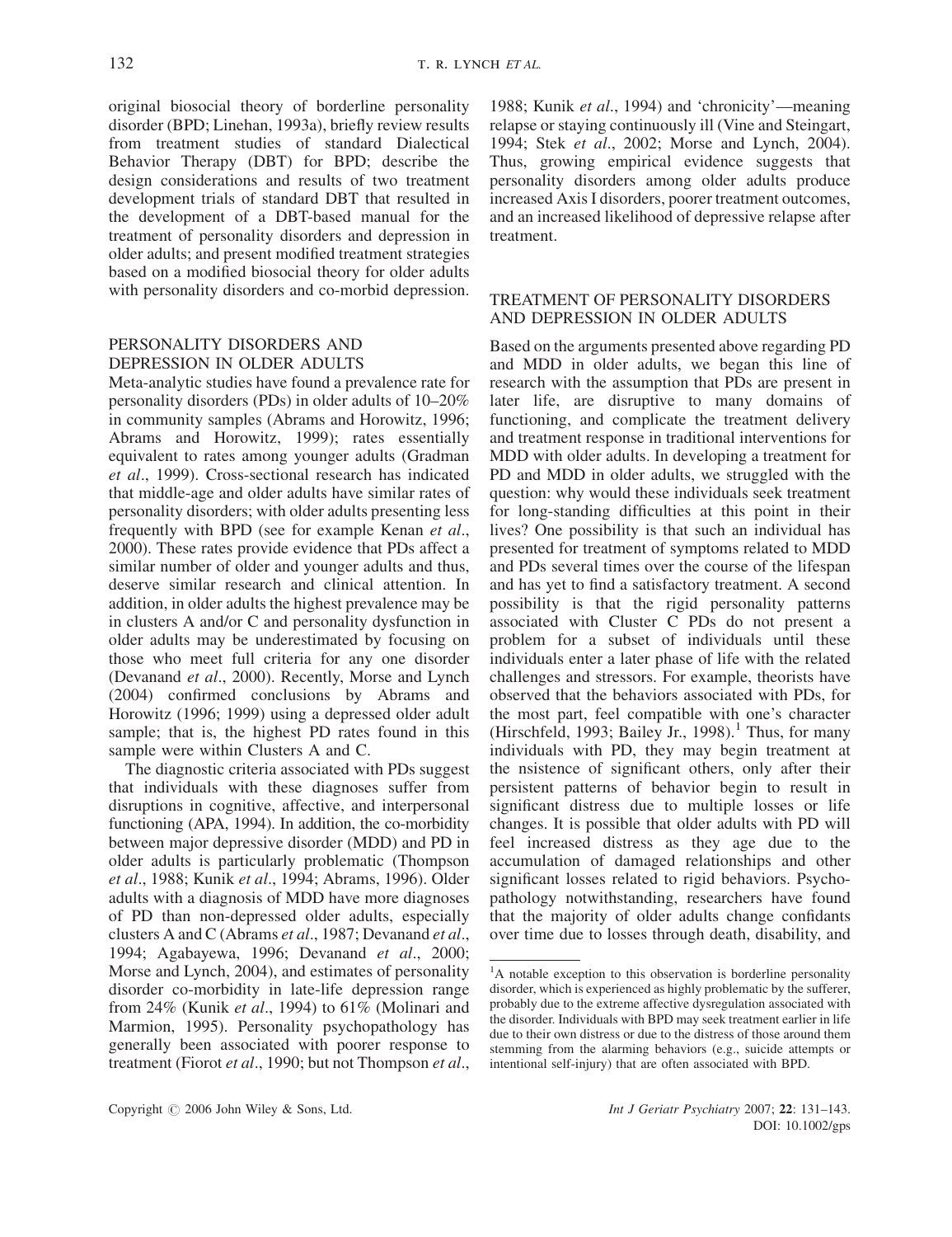increased dependency (Wenger and Jerrome, 1999). Thus, there are changes and losses in interpersonal relationships associated with aging regardless of psychiatric category and it is likely that these losses are compounded by the presence of PD. Additionally, there are different stressors associated with aging such as changes in employment status, social networks, and health-related changes. The presence of new stressors in transaction with existing rigid personality pathology may be related to increased distress and eventually, increased participation in psychiatric treatment services. Thus, in the development of a treatment for co-morbid MDD and PD, we felt confident that older adults would be appropriately motivated to seek treatment.

The purpose of this paper is to provide an overview of the major treatment modifications to dialectical behavior therapy (DBT) that have been developed in the treatment of older adults with co-morbid PD and MDD over the past seven years at Duke University Medical Center (Lynch, 2000; Lynch et al., 2002; Lynch et al., 2003; Lynch et al., personal communication). We will begin by presenting data from two pilot studies that have examined standard DBT as a treatment for MDD in older adults (Study 1) and for co-morbid MDD and PD in older adults (Study 2). We will then present the modifications to DBT for this population based on these studies.

## OVERVIEW OF THE BIOSOCIAL THEORY AND DIALECTICAL BEHAVIOR THERAPY

Linehan (1993a)'s Biosocial Theory for Borderline Personality Disorder (BPD) explains the transaction among environmental, biological, and emotional factors that occur in patients with this difficult-to-treat disorder. Specifically, this theory indicates that individuals with BPD have a biological disposition to emotional reactivity and sensitivity, such that they experience emotions more intensely than others and have a slower return to baseline. In addition, they receive environmental feedback that is invalidating of their emotional experience. Third, individuals with BPD have difficulty regulating their emotions when they become upset. In concert with the development of this theory, Linehan created DBT, a therapy that addresses the components of the Biosocial Theory. Three of the primary components of DBT are individual therapy, skills group, and telephone coaching calls. Individual therapy is conducted for approximately one year and begins by targeting life threatening behavior (e.g. suicidality, dangerous behavior), therapy interfering behavior (e.g. missing scheduled sessions, refusal to participate in treatment activities), and quality of life interfering behavior (e.g. relationship disturbance, financial problems). Individuals with a trauma history, who are behaviorally stable with regard to the above will then begin to address trauma in the second stage of treatment. Skills group is conducted for approximately 12 months and includes didactic presentation of skills modules that addresses deficits typical of patients with BPD (Linehan, 1993b). These four modules include: core mindfulness, interpersonal effectiveness, emotion regulation, and distress tolerance. Each module is presented at least twice, resulting in a year-long group skills training experience for each patient.

To date there have been eight published, randomized clinical trials of DBT for the treatment of BPD (Linehan et al., 1991; Linehan et al., 1999; Turner, 2000; Koons et al., 2001; Linehan et al., 2002; Verheul et al., 2003; Linehan et al., in press). Prior to the initiation of this research program targeting MDD and PDs in late life described in the current manuscript, there were no published studies of DBT for older adults.

## TREATMENT DEVELOPMENT AND PRELIMINARY RESULTS

Because DBT includes motivational and skills oriented approaches to treatment in both individual and group formats, one of the first issues that had to be addressed in applying this treatment to disorders in older adults was determining whether a skill focused approach would be feasible and acceptable to patients. We were specifically concerned about the use of a group setting for behavioral and cognitive skills training. Our concerns regarding this modality included older adults' willingness to discuss psychological difficulties in front of others (due to cohort-related attitudinal biases; e.g. Link et al., 1997) and the ability of older adults to routinely come to a 'set' group time that could not be rescheduled (due to possible transportation difficulties). To address these concerns, we began this line of research with a study designed to determine whether or not older adults would attend a standard DBT skills training group on a weekly basis and utilize phone calls designed to disseminate DBT-based skills.

## STUDY 1

## Methodology

Participants. The sample in our first study consisted of 34 depressed adults over the age of 60 ( $M$  age = 66.0,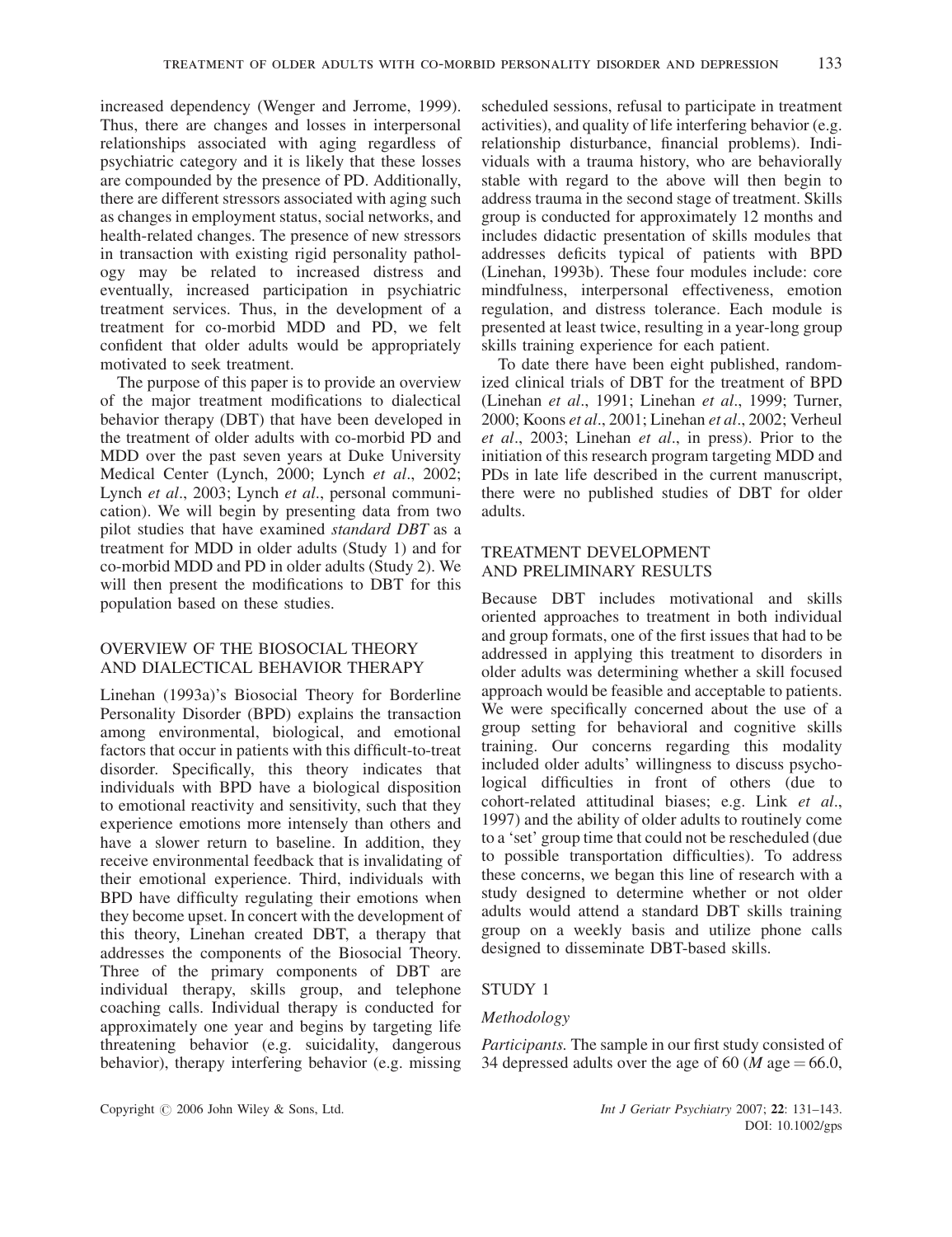$SD = 5.0$ ) who were recruited from the Clinical Research Center (CRC) for the Study of Depression in Late Life at the Duke University Medical Center (see Lynch et al., 2003 for additional details on the study and study participants). To be included in the study, participants had a score of 18 or higher on the Hamilton Rating Scale for Depression (HAM-D; Hamilton, 1960) or 19 or higher on the Beck Depression Inventory (BDI; Beck et al., 1979), were willing to be prescribed anti-depressant medication, and did not meet criteria for Bipolar disorder.

Measures. Hamilton Rating Scale for Depression (HAM-D; Hamilton, 1960). The HAM-D is a 17-item interview of symptoms of depression and associated features. The HAM-D interviews were administered by two psychology doctoral students and undergraduate research assistants who had previously received at least ten hours of training. The HAM-D includes items tapping symptoms of depression and associated features.

Beck Depression Inventory (BDI). The BDI, a 21-item self-report inventory, was used to assess the presence of depressive symptoms within the previous two weeks. Although the BDI is not indicative of the full clinical syndrome of depression, it has yielded adequate reliability estimates, and has been well validated as a measure of depressive symptomatology (see Beck and Steer, 1987, for a review).

Design. Participants were randomly assigned to receive 28 weeks of anti-depressant medication either alone (MED) or in combination with standard DBT group skills-training and scheduled weekly 30-min individual telephone coaching sessions  $(MED +$ DBT). Participants did not receive in-person individual therapy. The DBT group skills training consisted of two presentations of a 14-week sequence of DBT skills. Skills group leaders consisted of two clinical psychology doctoral students, one MA level therapist, two clinical psychology interns, and one licensed PhD clinical psychologist. All participants were provided clinical management of physician-choice of antidepressant by a board-certified psychiatrist for the medication component of the treatment.

#### Results

Seventy one percent of  $MED + DBT$  patients were in remission (i.e. a BDI score  $\leq$  9 or a HAM-D score  $\leq$ 7) at post-treatment compared to 47% of MED patients. This trend reached significance at a 6-month

follow-up with  $75\%$  of MED + DBT patients in remission compared to only 31% of MED patients. We calculated effect size estimates for the primary variables of interest in this study. The effect size estimates for group differences post-treatment were small ( $d = 0.14$  for HAM-D scores and  $d = 0.39$  for BDI scores), yet promising given the exploratory nature of the work and the powerful nature of the comparison condition.

#### Conclusions

We were encouraged in finding differences indicating that augmenting medication treatment of MDD with DBT resulted in superior outcomes. Importantly, our main objective in this study was to determine the feasibility of a group intervention with a skills orientation. Based on drop-out rates in the DBT + MED condition  $(n = 1; n = 0$  for MED) and anecdotal reports from patients in this condition, it appeared to us that this treatment format was acceptable to and feasible for older adults with MDD. This data led to the conduct of our second Stage 1a study designed to apply standard DBT (both group and individual) to older adults with MDD and personality disorder with a goal of modifying standard DBT and manualizing a new treatment approach designed specifically for this population.

## STUDY 2

#### Purpose

In Study 2, we began to conduct standard DBT (both group and individual sessions following Linehan's [1993a; 1993b] manual/book) with depressed older adults presenting with at least one co-morbid personality disorder.

#### Methodology

Participants. Participants for this study were recruited through newspaper advertisements, brochures and flyers, other research studies at Duke, and from a pool of former patients. To be eligible for participation in the current study, participants were required to be 55 years of age or older, meet criteria for at least one personality disorder, and score 14 or higher on the 17-item Hamilton Rating Scale for Depression (HAM-D; Hamilton, 1960). Exclusion criteria included a diagnosis of bipolar disorder, current psychotic symptoms, current ECT treatment, or signs of cognitive

Copyright  $\odot$  2006 John Wiley & Sons, Ltd. Int J Geriatr Psychiatry 2007; 22: 131–143. DOI: 10.1002/gps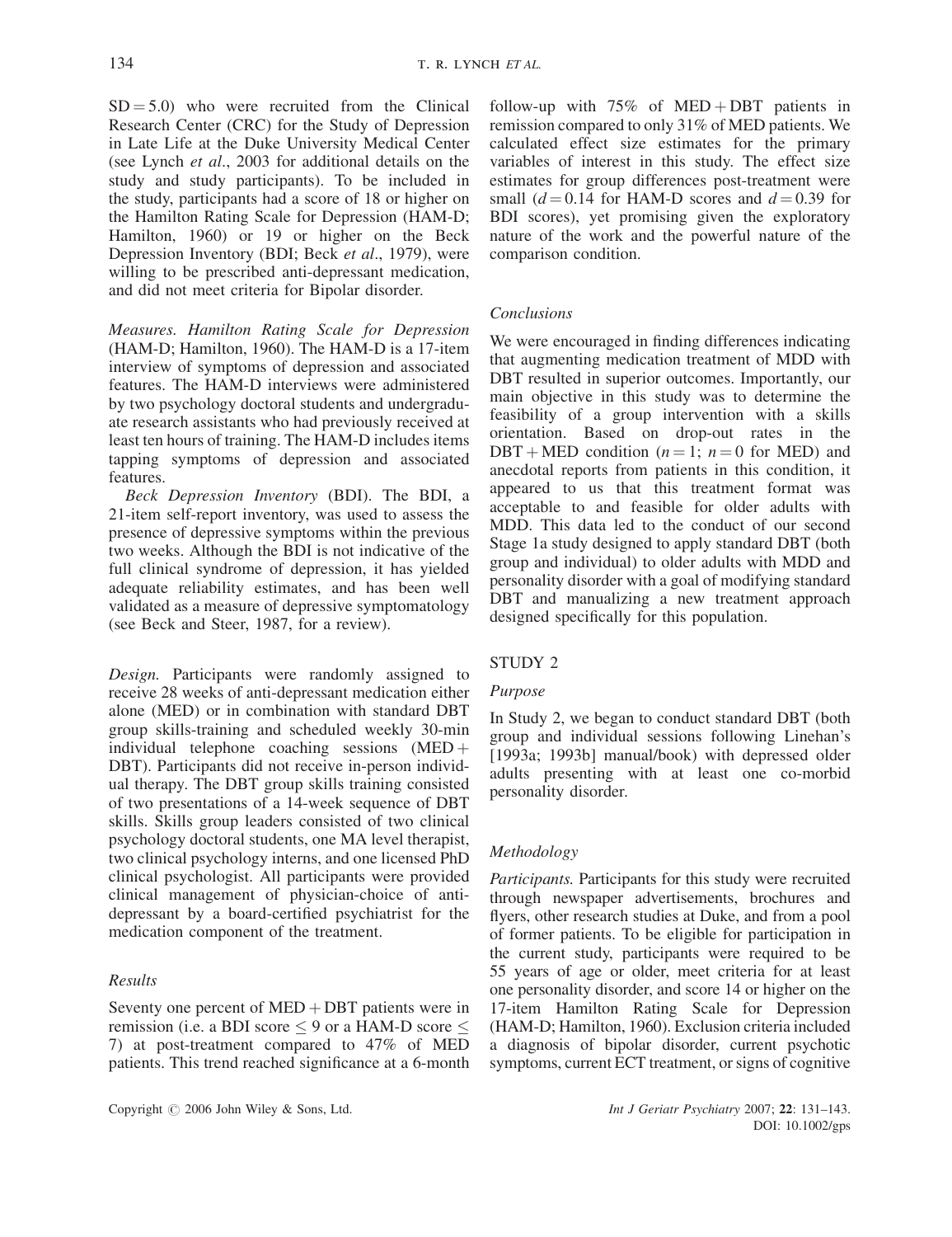| Variable                                                  | Sample value                          | Variable              | Sample value                          |  |
|-----------------------------------------------------------|---------------------------------------|-----------------------|---------------------------------------|--|
| $54-75$ ( <i>M</i> : 60.92, SD: 5.11)<br>Age range, years |                                       | Age range, years      | 54–75 $(M: 61.40, SD: 5.42)$          |  |
| Gender (female, $n$ )                                     | $30(46.2\%)$                          | Gender (female, $n$ ) | 16(45.7%)                             |  |
| Education, years                                          | $10-23$ ( <i>M</i> : 15.84, SD: 2.99) | Education, years      | $11-23$ ( <i>M</i> : 16.51, SD: 2.89) |  |
| Household income                                          |                                       | Household income      |                                       |  |
| $$0 - $10,000$                                            | $6(9.4\%)$                            | $$0 - $10,000$        | $3(8.6\%)$                            |  |
| \$10,001-\$20,000                                         | $8(12.5\%)$                           | \$10,001-\$20,000     | $4(11.4\%)$                           |  |
| \$20,001-\$30,000                                         | $5(7.8\%)$                            | \$20,001-\$30,000     | $2(5.7\%)$                            |  |
| \$30,001-\$40,000                                         | $8(12.5\%)$                           | \$30,001-\$40,000     | $6(17.1\%)$                           |  |
| \$40,001-\$50,000                                         | $4(6.3\%)$                            | \$40,001-\$50,000     | $3(8.6\%)$                            |  |
| More than \$50,000                                        | $22(34.3\%)$                          | More than \$50,000    | $15(42.9\%)$                          |  |
| Unknown                                                   | $12(17.2\%)$                          | Unknown               | 2(5.7%)                               |  |
| Marital status                                            |                                       | Marital status        |                                       |  |
| Married                                                   | 34 (52.3%)                            | Married               | 16(45.7%)                             |  |
| Separated/Divorced                                        | 18 (27.7%)                            | Separated/Divorced    | $12(34.3\%)$                          |  |
| Single                                                    | $7(10.8\%)$                           | Never married         | $3(8.6\%)$                            |  |
| Living with partner                                       | $3(4.6\%)$                            | Living with partner   | 2(5.7%)                               |  |
| Widowed/Widower                                           | $3(4.6\%)$                            | Widowed/Widower       | 2(5.7%)                               |  |
| Ethnicity                                                 |                                       | Ethnicity             |                                       |  |
| Caucasian                                                 | 57 (87.7%)                            | Caucasian             | 30 (85.7%)                            |  |
| African American                                          | $7(10.8\%)$                           | African American      | $4(11.4\%)$                           |  |
| Asian<br>$1(1.5\%)$                                       |                                       | Asian                 | $1(2.9\%)$                            |  |

Table 1. Demographic information for Study 2 phase I trial completers

Table 2. Demographic information for Study 2 phase II trial completers

impairment as evidenced by scores of 25 or less on the Mini-Mental State Exam (Folstein et al., 1975).

Participants participated in two phases of treatment for this study. Phase I: 8-week medication trial; Phase II: 24-week randomized trial of  $DBT + MED$ versus MED alone for those who prospectively failed to respond to the Phase I medication trial. Of the 116 who were screened for Phase I, 55 either did not qualify for the study, qualified but declined to participate, or dropped out during the initial 8-week medication trial, resulting in a sample of 65 participants for Phase I. Demographic information for these participants is presented in Table 1. Of the 65 participants for Phase I, 13 experienced remission of depressive symptoms during the medication trial and 15 dropped out during the treatment phase. Thus, 37 individuals were randomized and completed the trial. Of these 37, two were removed from analyses due to randomization errors (randomized to treatment despite remission of depression). See Table 2 for demographic information on the 35 participants included in Phase II.

#### Measures. Hamilton Rating Scale for Depression (HAM-D; Hamilton, 1960). See Study 1.

Structured Clinical Interview for DSM-IV Personality Disorders (SCID-II). The SCID-II (First et al., 1997) was used to assess diagnostic personality disorder features in the sample. In completing this measure, participants first responded to a 119 item questionnaire reporting 'yes' or 'no' to questions regarding specific symptoms of each personality disorder. Following completion of the questionnaire, a trained assessor conducted an interview with the subject. Since studies suggest a low false negative rate for items individuals do not endorse on the SCID-II, this interview consisted of further evaluation on those items the subject did endorse on the questionnaire. This two stage process is a common method for the assessment of personality disorder diagnosis (Jacobsberg et al., 1995).

Inventory of Interpersonal Problems––Personality Disorders (IIP-PD; Pilkonis et al., 1996). This study used the 47-item version developed by Pilkonis and colleagues which distinguishes between individuals with and without personality disorders. Factor analyses have revealed five subscales: Interpersonal Sensitivity, Interpersonal Ambivalence, Aggression, Need for Social Approval, and Lack of Sociability. The IIP-PD is designed to provide a continuous measure of personality pathology, and is thus more likely than the SCID-II to be appropriate for statistical modeling techniques.

Study design. Phase I: The first phase of this trial consisted of a standard medication trial. Participants received physician choice of selective serotonin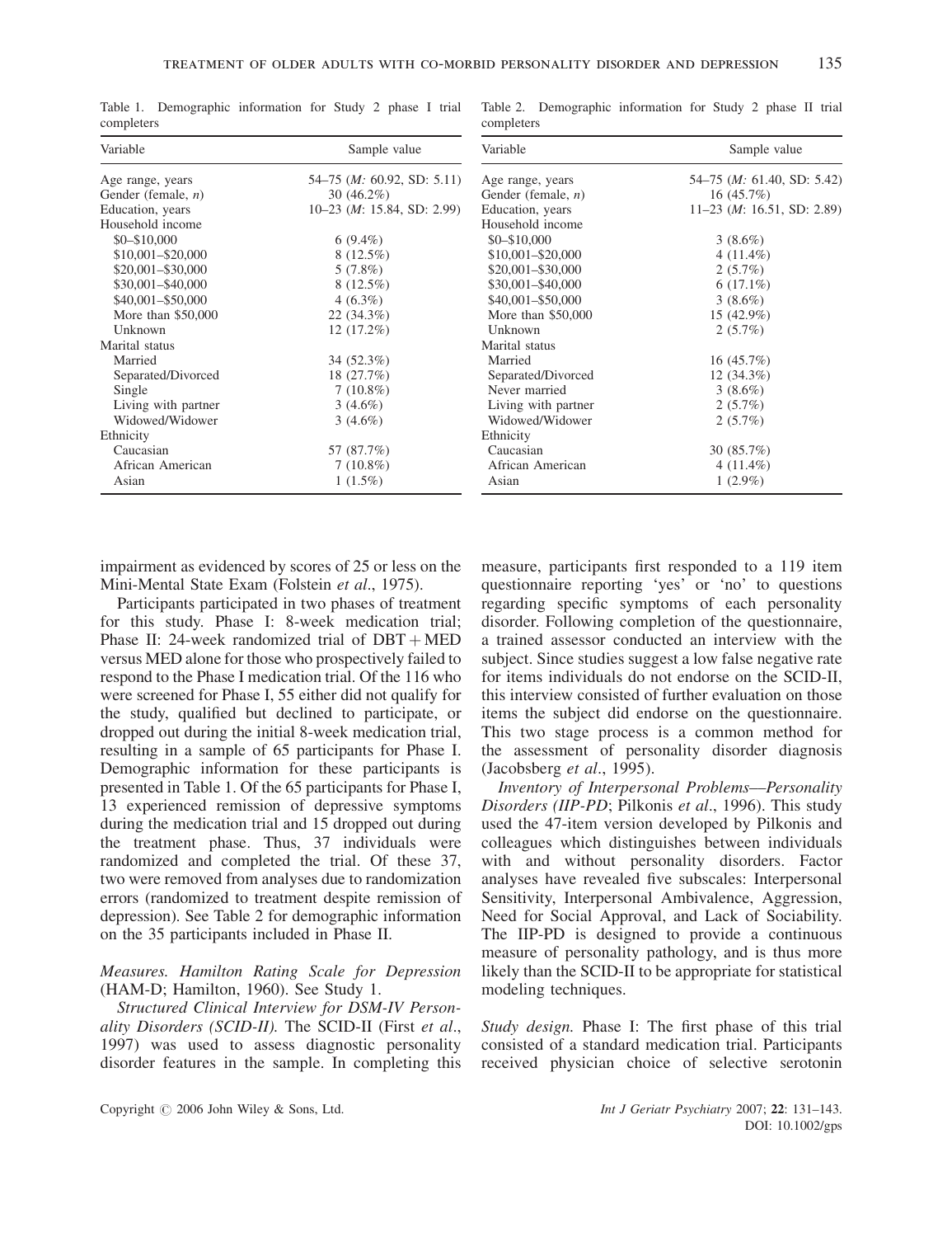reuptake inhibitor (SSRI; including Paroxetine, Paroxetine CR, Sertraline, or Fluoxetine) plus clinical management for 8 weeks. Medications were prescribed by board-certified psychiatrists who conducted monthly visits to assess treatment response, monitor any side effects, and adjust dosage as necessary. HAM-D ratings were obtained twice monthly for all participants to examine symptoms of major depression. Other assessment measures were obtained once per month. Participants were considered in remission if their HAM-D score was 10 or less at the end of 8 weeks. Those who were in remission discontinued the study, and the remaining participants were randomized and participated in the next phase of the study. Thus, those who continued to Phase 2 had not fully responded to the standard medication trial.

Phase II: All participants continued on antidepressant medication using an algorithm that included three potential medication-switching phases designed to maximize treatment response to antidepressant medication. Participants were randomized to 24 weeks of either medication management alone (MED) or medication management plus DBT  $(DBT + MED)$ . The  $DBT + MED$  condition consisted of weekly DBT skills training groups plus 24 individual DBT sessions. In keeping with standard clinical practice, therapists were allowed to extend the time period among the individual sessions toward the end of treatment (i.e. taper), but therapists were required to end all individual treatment by 30 weeks after the Phase 1 medication trial had ended. In both conditions, medication was uncontrolled after week 24 and all treatment was uncontrolled after week 30. In addition to assessments over the course of treatment, follow-up data were obtained six months after the end of week 30.

#### Results

Phase I. Mean HAM-D scores decreased from 20.45 at baseline to 14.73 and 14.87 at 4 weeks and 8 weeks, respectively (see Figure 1). HAM-D scores either did not change or increased for 7 of the 65 (10.8%) Phase I participants over the 8-week period. Fourteen percent of the sample responded to treatment (defined as a 50% or greater decrease in HAM-D scores) and 12% were in remission (defined as a HAM-D score of 10 or less) at the end of 8 weeks.

Moderators of treatment response were examined to determine whether they affected change in HAM-D scores. When mean HAM-D change was examined by relationship status, a statistically significant difference



Figure 1. Phase I

was observed ( $p = 0.025$ ). Participants who were married or cohabiting with a partner had a 8.66 change in HAM-D compared with a 5.06 change in HAM-D for those who were divorced, separated, widowed, or single. There were no statistically significant differences between men and women, nor differences on number of co-morbid Axis I disorders (0 vs 1or 2), age at first depressive episode ( $\langle 40 \rangle$  years old vs  $\geq 40$ ) years old) number of depressive episodes ( $\leq 2$  vs  $> 2$ ) or previous anti-depressant use  $(\leq 1$ anti-depressant  $vs > 1$  anti-depressant).

Phase II. Data Analytic Plan. There were five data collection points throughout the course of the study. The first (intake) occurred before the medication trial; the second (pre-randomization) occurred after the medication trial/before randomization; the third (post-group) occurred six months after randomization and corresponded to the end of group therapy for those in the DBT condition; the fourth (post-treatment) occurred nine months after randomization and corresponded with the end of DBT treatment and/or the end of study-related medication management; the fifth assessment period (follow-up) occurred 15 months after randomization and six months after the post-treatment assessment.

The initial step in the data analytic plan was to examine the variables to identify potential outliers, skewness, kurtosis, and other violations of the statistical assumptions. HAM-D scores demonstrated significant skewness and kurtosis at the post-treatment assessment. Thus, we conducted square-root transformations on this variable which resulted in a normal distribution. For all analysis we used square-root transformed HAM-D scores for all assessment points. Means and standard deviations for this variable are presented in the original scale to ease interpretation.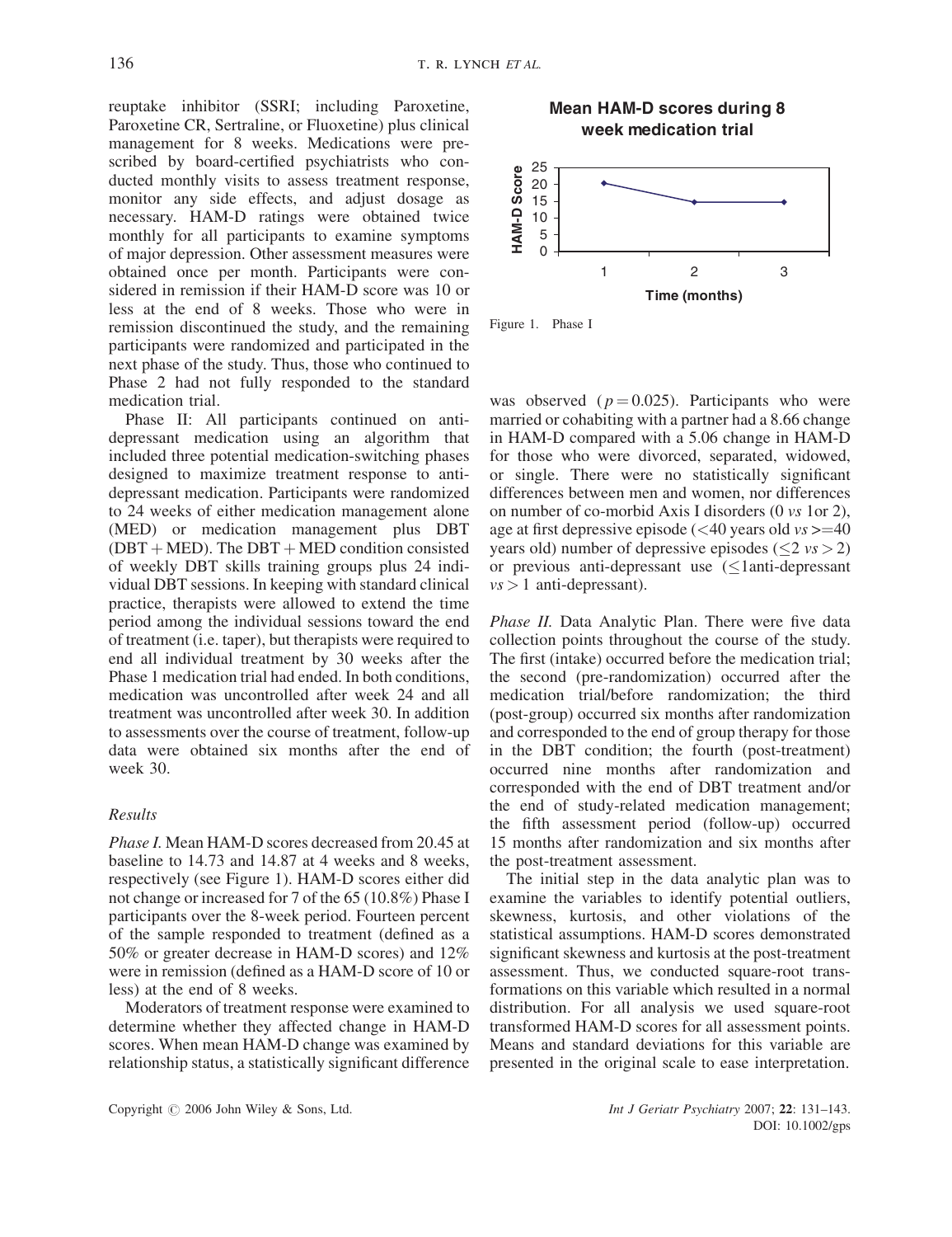Medication changes. The medication regimen used in the current study was designed to reflect best psychiatric practices of treatment of MDD for older adults. As such, psychiatrists were free to change medications as often as they felt would be necessary and useful throughout the course of the treatment. The number of medication changes throughout the course of the study ranged from one to six  $(M = 3.09$ ,  $SD = 1.01$ ; note that this does not reflect pure dosage changes). There was not a significant difference in medication changes between the MED  $(M = 3.36,$  $SD = 0.84$ ) and  $DBT + MED$  ( $M = 2.89$ ,  $SD = 1.1$ ) groups,  $t(31) = 1.31$ ,  $p = 0.20$ . The number of medication changes in the study was not significantly correlated with age, previous depressive episodes, number of medications tried before entry, years of education, or age of first depressive episode. Additionally, the number of medication changes was not significantly associated with HAM-D or IIP-PD at intake or randomization. The only significant association was between the number of medication changes and HAM-D scores at post-group (6 months after randomization),  $r = 0.51, p = 0.004.$ 

Depressive symptoms. Depressive symptoms were assessed using the HAM-D at five time-points. In order to evaluate the impact and promise of medication augmented with a long-term psychotherapy for older adults with MDD and PD, the time points of interest are the post-group, post-treatment, and follow- up time points. Results from independent t-tests indicated that there were no statistically significant differences between MED and  $DBT +$ MED at post- group  $[t(29) = 0.84, p = 0.41]$ , posttreatment  $[t(30) = 0.45, p = 0.65]$ , or follow-up  $[t(29) = 0.57, p = 0.57]$ . The means, standard deviations, and effect sizes are shown in Table 3. As can be seen in Table 3, the effect sizes for the comparisons of interest range from small to medium, with the largest effect size at the post- group assessment.

Another way to evaluate the promise of a treatment is to examine remission and time to remission. In the current study, remission of depressive symptoms was



Figure 2. Depressive Symptom Reductions by Group

defined as a HAM-D score 10 or less. As can be seen in Figure 2, there is some evidence that, although there are no significant differences in means at any time point, the  $DBT + MED$  group reached the level of remission more quickly than the MED group. At the post-group assessment,  $71\%$  of the DBT + MED group dropped to the level of remission compared to 50% of the MED group. This trend continued at the post-treatment assessment where  $60\%$  of the DBT  $+$ MED group reached the level of remission compared to 50% of the MED group. These differences leveled off at follow-up where 59% of the  $DBT + MED$  and 64% of the MED group were in remission. In fact, as can be seen from Figure 2, on average, the  $DBT +$ MED group reached the level of remission by the post-group assessment and maintained these gains while the MED group did not reach the level of remission, on average, until the follow-up assessment.

Personality disorders. Personality disorders were assessed in two ways. The first method through which PD was assessed was structured interview (SCID-II). The SCID-II was conducted at intake and again at the post-group assessment. Table 4 delineates the number

Table 3. Means and SD of outcome measures by assessment point

|                   | $DBT + MED$            | <b>MED</b>               | Cohen's $d$ |  |
|-------------------|------------------------|--------------------------|-------------|--|
| HAM-D             |                        |                          |             |  |
| Pre-randomization | 17.37 (5.05), $n = 21$ | 15.28 (4.44), $n = 14$   |             |  |
| Post-group        | 7.88 (4.35), $n = 21$  | 11.26 (9.22), $n = 10$   | 0.49        |  |
| Post-treatment    | 8.53 (4.62), $n = 20$  | 10.73 (8.37), $n = 12$   | 0.34        |  |
| Follow-up         | 6.82 (4.38), $n = 17$  | 8.56 $(7.23)$ , $n = 14$ | 0.30        |  |

Copyright  $\odot$  2006 John Wiley & Sons, Ltd. Int J Geriatr Psychiatry 2007; 22: 131–143. DOI: 10.1002/gps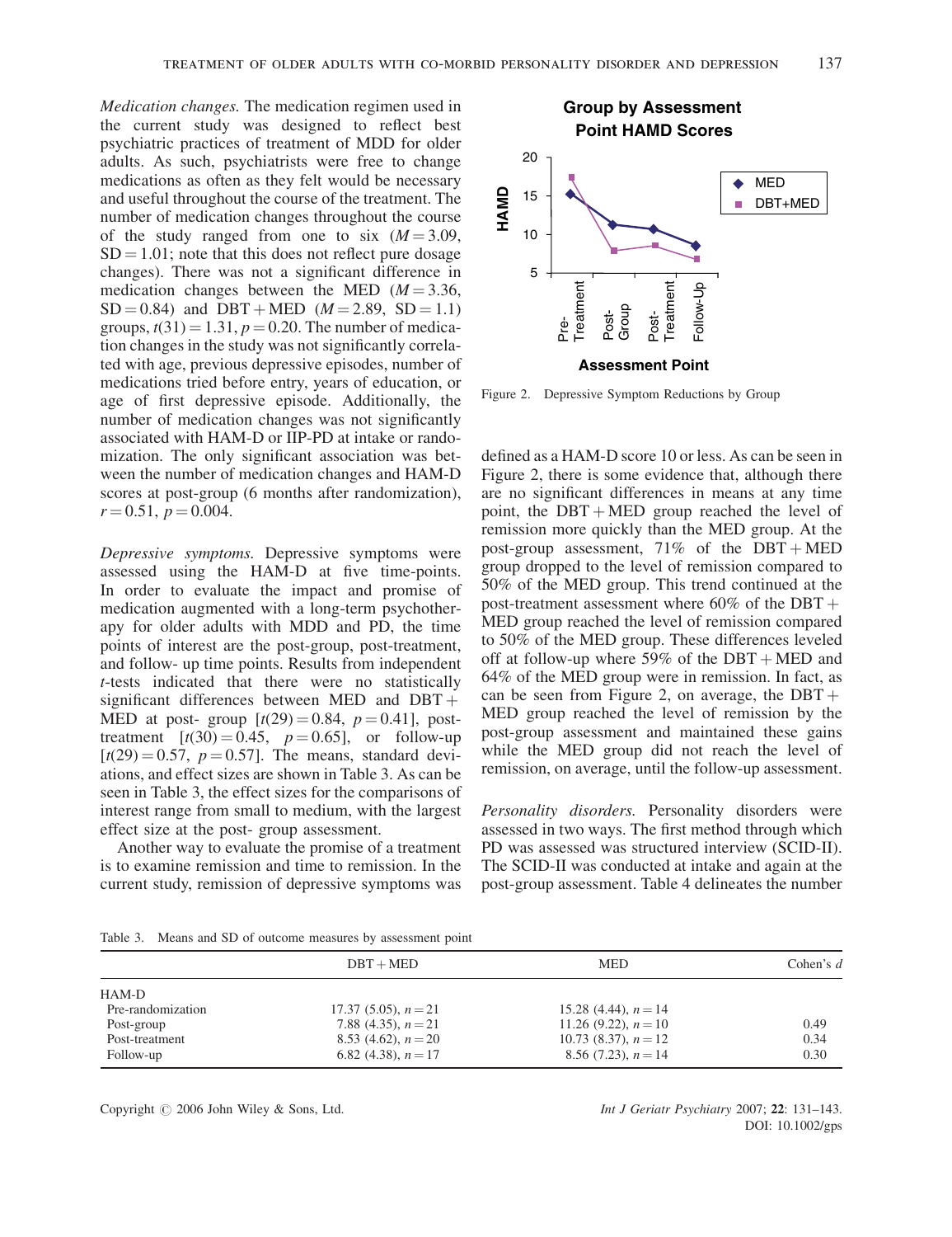|              | <b>MED</b>       |                     |           | $DBT + MED$        |                      |           |
|--------------|------------------|---------------------|-----------|--------------------|----------------------|-----------|
|              | Intake<br>$n=14$ | Post-group<br>$n=7$ | Remission | Intake<br>$n = 21$ | Post-group<br>$n=13$ | Remission |
|              |                  |                     |           |                    |                      |           |
| Avoidant PD  |                  |                     |           |                    |                      |           |
| Dependent PD |                  |                     | n/a       |                    |                      | n/a       |
| <b>OCPD</b>  |                  |                     |           |                    |                      |           |
| Paranoid     |                  |                     |           |                    |                      |           |
| Schizotypal  |                  |                     | n/a       |                    |                      |           |
| Schizozoid   |                  |                     |           |                    |                      | n/a       |
| Histrionic   |                  |                     | n/a       |                    |                      | n/a       |
| Narcissistic |                  |                     |           |                    |                      |           |
| <b>BPD</b>   |                  |                     |           |                    |                      |           |
| <b>ASPD</b>  |                  |                     | n/a       |                    |                      |           |

Table 4. Number of participants by group meeting criteria for personality disorders at both time points

of participants in each group who met criteria for each PD at both time points. As can be seen from the Table, 16 of 45 cases of PD remitted over the course of treatment (MED = 7, DBT + MED = 9). Another method used to assess personality pathology was the IIP-PD. As discussed in the Methods section of this paper, the IIP-PD has five subscales designed to assess different areas of PD. Utilizing Analysis of Variance (ANOVA), there were significant differences on Interpersonal Sensitivity between the MED and  $DBT + MED$  groups at post-treatment (MED = 21.30, 21.30, DBT + MED = 14.37),  $p < 0.05$ , and followup (MED = 19.54, DBT + MED = 14.79),  $p < 0.05$ . There also were significant differences between groups on Interpersonal Aggression at post-treatment  $(MED = 7.83, DBT + MED = 2.92), p < 0.05$  and follow-up (MED = 9.00, DBT + MED = 4.87),  $p <$ 0.05. There were not significant differences between  $DBT + MED$  and MED on Lack of Sociability, Need for Approval, or Interpersonal Ambivalence at post-group, post-treatment, or follow-up assessments.

#### Conclusions

These results indicate that applying standard DBT for the treatment of co-morbid MDD and PD in older adults has promise. Specifically, these results indicate that  $DBT + MED$  results in higher rates of remission from depression at post-treatment and follow-up than MED and faster remission of depressive symptoms (i.e. at post-treatment for  $DBT + MED$  compared to at follow-up for MED). In addition, at post-treatment and follow-up, participants in  $DBT + MED$  had lower interpersonal sensitivity and interpersonal aggression than those in MED alone. As mentioned, the goal of this second Stage Ia study was not only to obtain

clinical experience with older adults with  $MDD + PD$ but also to modify standard DBT and develop a new treatment manual for this population.

## ADAPTING DBT FOR OLDER ADULT WITH DEPRESSION AND PERSONALITY DISORDERS

The process of expanding standard DBT for the treatment of PD and MDD in older adults has followed guidelines outlined by NIH for the development of new behavioral treatments (Onken et al., 1997; Linehan, 1999; Rounsaville and Carroll, 2001). These guidelines include three distinct stages that are suggested for developing a new treatment. Stage 1a focuses on developing protocols, obtaining feedback from patient focus groups regarding the acceptability of the new protocols, developing and choosing outcome measures, and developing a treatment manual. Stage 1a also can include open trials during which the new treatment is modified in an iterative fashion based on patient response. Stage 1b includes further treatment modification typically via a small  $(n = 20$  or so) randomized clinical trial, the goal of which is to obtain stable effect size estimates that are used for power calculations to inform a definitive efficacy trial. Stage 2 involves treatment validation and testing the efficacy of the treatment via a well-controlled RCT. Stage 3 includes studies that examine the application of the new treatment in community service settings. The work to date on DBT for older adults with MDD and co-morbid PD and MDD has been Stage 1a and Stage 1b. As previously reported, the results of the two Stage 1a studies indicate that DBT is a promising treatment for this population. Using this research as a basis, we have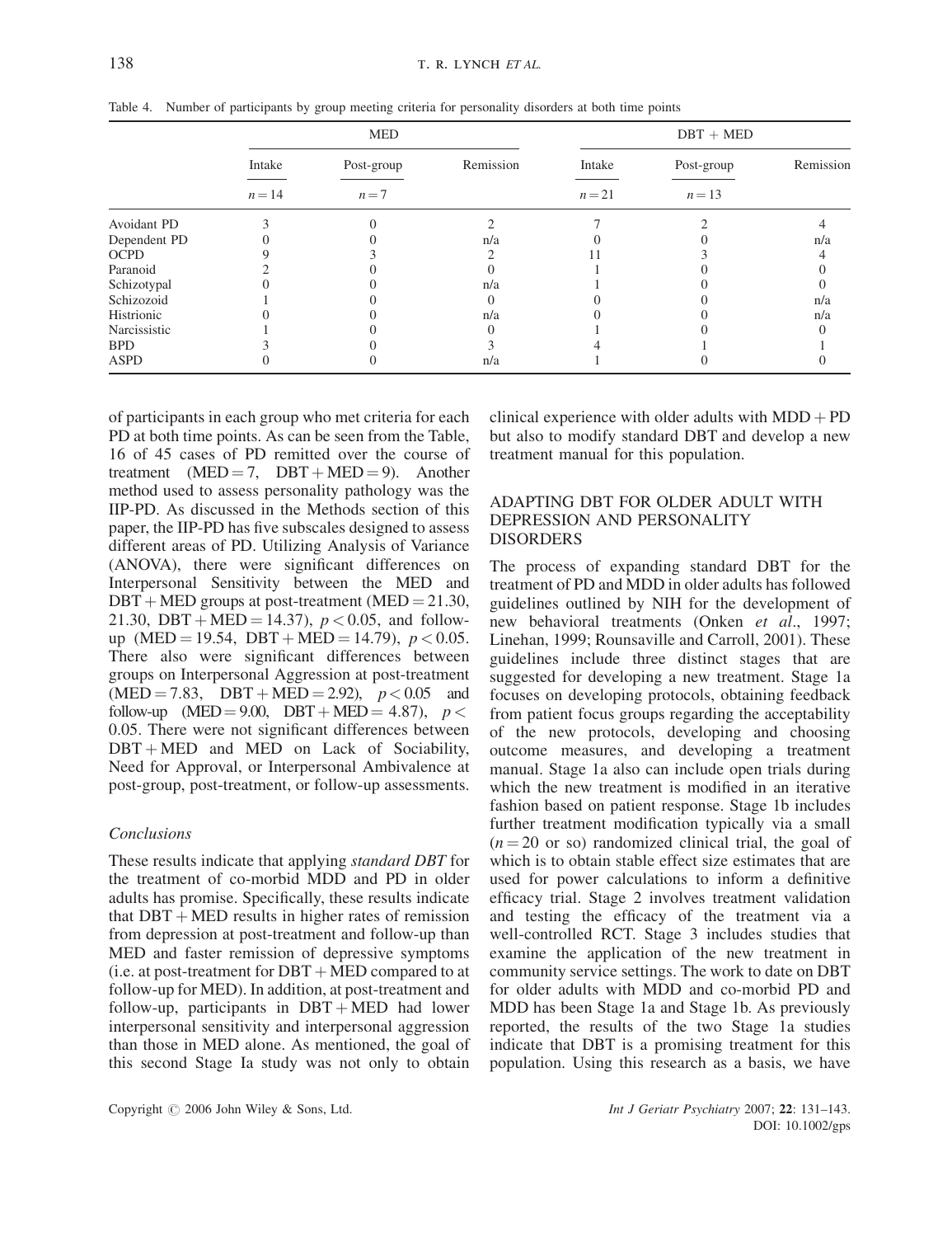modified standard DBT for this population. In part, this was accomplished through weekly treatment team meetings that included discussions regarding how patients were responding to standard DBT, discussions of relevant literature and research findings that examined potential moderators/mediators of treatment (Lynch et al., 2006; Lynch et al., 2004; Rosenthal et al., 2005), and focus groups designed to obtain information from patients regarding acceptability and credibility of the intervention. The following sections present an overview of the manual adapted for  $\overline{DBT}^{D+PD}$  that has resulted from this research. The next step in treatment development will be to test this manual in a Stage 1b randomized trial in order to determine the acceptability, feasibility, and tolerability of this new manualized treatment for patients and therapists, and obtain effect size estimates for a later full-scale efficacy trial.

Although much of standard DBT is applicable to older adults with PDs, the biosocial theory that forms the theoretical basis of standard DBT was designed to apply specifically to BPD. Thus, for this adaptation the biosocial theory had to be modified in order to account for the fact that emotion dysregulation in older adults is less likely to be as salient of a problem as it is for younger BPD patients (e.g. Diener et al., 1985; Lawton et al., 1992; Gross et al., 1997; McConatha and Huba, 1999). In fact, there is some evidence that the aging process is associated with less intense emotional experiences and reduced emotional reactivity (e.g. Barrick et al., 1989; Lawton et al., 1992). It is possible that these findings might at least partially explain higher rates of Cluster A and C personality disorders in older adults. To this end, we considered an environmental feedback hypothesis that conceptualizes personality pathology in older adults as being exacerbated by reinforcement of maladaptive habits and/or avoidance of aversive or disconfirming feedback (Morse and Lynch, 2000). Thus, dramatic behaviors that are repeatedly disconfirmed by the environment would be more likely to be shaped out of the behavioral repertoire at a younger age due to environmental feedback. For example, self-injury (a symptom of BPD) may elicit negative social feedback in the vast majority of environmental contexts, and consequently this behavioral response is likely to be slowly shaped out of a person's repertoire (Morse and Lynch, 2000). In addition, behaviors that are reinforced by the environment (or simultaneously reinforced and punished by different environmental contexts) would be more likely to remain into older age. For example, a patient with obsessive–compulsive personality disorder (OCPD) may favor occupational feedback that supports rigid and detail-oriented behavior and may not discover that this rigid behavior is problematic until changes in the environment (e.g. change in work status) alter the benefits associated with this behavior.

A second observation based both on the empirical work of others and our clinical experience with this population is that the nature and quality (although not necessarily the quantity) of stressors change with age (Pearlin and Skaff, 1996). For example, we found that many older adults diagnosed with personality disorders whom presented for treatment were facing difficulties reconciling changes in their environment (e.g. loneliness after children left the home, adjusting to retirement). Thus, one of our goals in the adaptation of DBT for older adults with MDD and any PD was to take into account the considerable life experiences of participants.

#### A NEW DIALECTICAL MODEL FOR TREATMENT OF OLDER ADULTS WITH PDS

Based on the results of Studies 1 and 2, we have modified the original biosocial theory for BPD in order to account for the greater prevalence of Cluster A and C disorders, as compared to Cluster B, in older adults. In a related vein, we wanted to incorporate the clinical and empirical observations that older adults with PD and MDD tend to be less open to new experiences and overly rigid in behaviors and cognitions compared to older adults without PD and younger adults with PD. This modified theoretical perspective retains the dialectical nature of DBT in that we propose that the transaction between a biological predisposition for negative affectivity and environmental feedback that either disconfirms or confirms the individual's style of emotional responding produces a pattern of rigid maladaptive coping that over time results in the development of a personality disorder. In the context of a biosocial theory, environmental feedback is the critical socially mediated etiological process, whereas negative affectivity is thought to be the key biological factor.

From the dialectical perspective, we theorized that older adults with PDs develop personality problems via a transaction of a biological disposition for negative affectivity with environmental feedback (disconfirmation of natural responses and/or confirmation of maladaptive avoidant responses; Linehan et al., personal communication) that results in a pervasive, rigid, maladaptive way of responding. Over time the maladaptive style of coping with negative emotions and feedback from the environment is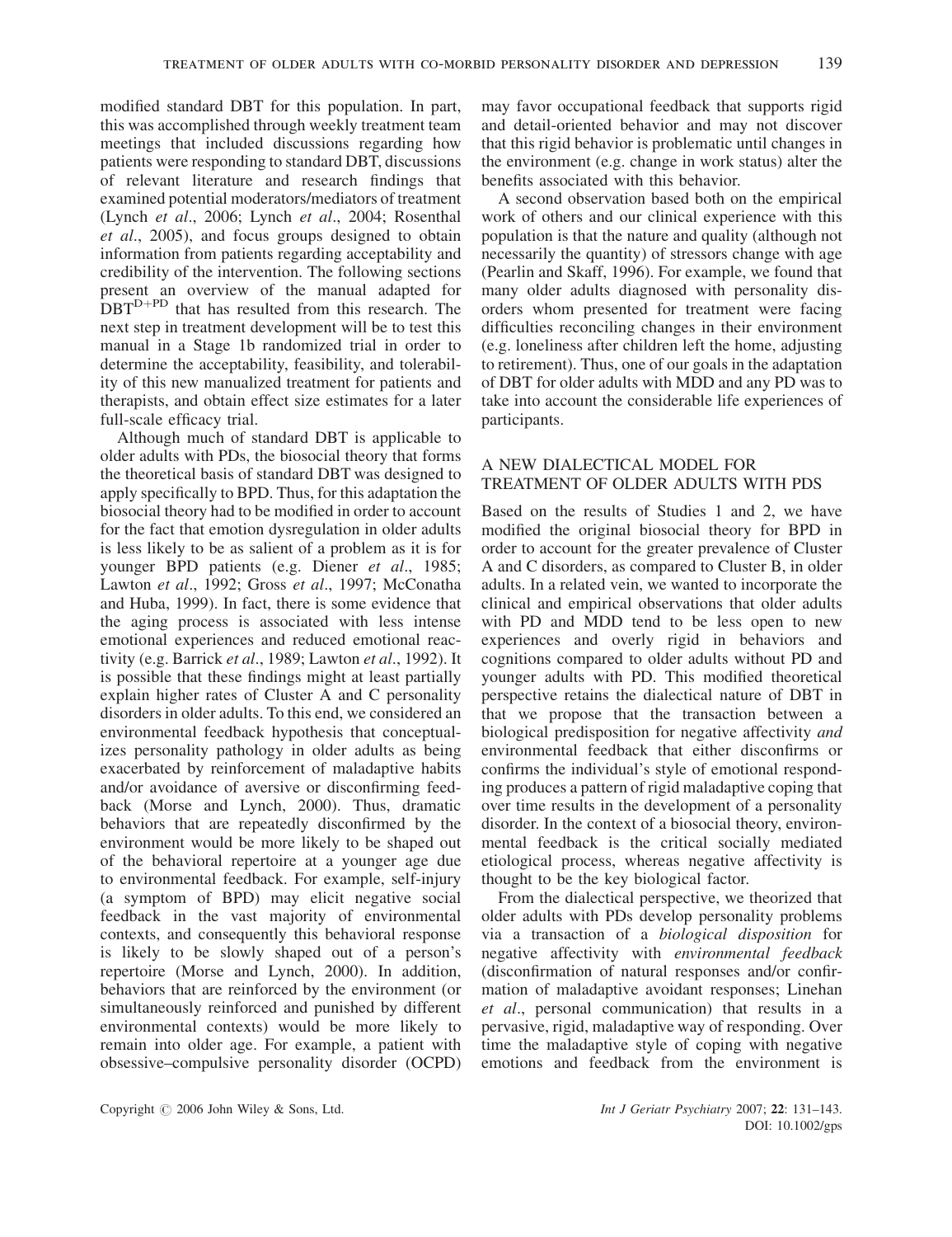repeatedly and intermittently reinforced by either temporary reductions in aversive arousal or environmental support (e.g. job security, increased nurturance) and subsequently becomes more rigid and difficult to change. Indeed, PDs in older adults are extremely difficult to treat because maladaptive behaviors typically have been part of the patient's behavioral repertoire for decades.

 $DBT^{D+PD}$  is a novel treatment model that synthesizes behavioral skill deficits and deficits in behavioral flexibility (overly rigid responses, perfectionism, interpersonal difficulties, avoidance behavior, isolation) theorizing that: (1) older adults with behavioral dysfunctions secondary to personality pathology lack important interpersonal, self-regulation (including emotion regulation) and acceptance skills; and (2) personal and environmental factors inhibit the flexible use of behavioral coping skills the individual does have and often reinforce one dysfunctional behavioral pattern. The tension between these two models, skill deficit (i.e. the individual does not have the requisite skills) versus flexibility deficit (i.e. the individual does have the requisite skills but is not open using them in new contexts), is one of the most difficult challenges when working with older adults with PD. Therapeutic change is most likely to occur if the therapist can address this dialectical dilemma with non-confrontational strategies and by communicating to the patient an understanding of how difficult it is for them to change, while encouraging the use of new skills.

 $DBT^{D+PD}$  aims to synthesize several dichotomies. Treatment requires commitment, patient responsibility, confrontation, and the learning of new skills on the one hand, and, on the other, focuses considerable therapeutic energy on accepting and validating the patient's current condition. Therapeutic contingencies that reinforce functional behaviors and extinguish or punish dysfunctional behaviors are balanced by efforts aimed at increasing the patient's capacity to emit more adaptive behaviors. Confrontation and/or disconfirmation of maladaptive habits is balanced by support and nurturance. The overarching therapeutic task, over time, is to balance this focus on acceptance with a corresponding focus on change.

## NEW SKILLS AND TREATMENT APPROACHES IN DBT<sup>D+PD</sup>

As with standard DBT,  $DBT^{D+PD}$  uses a variety of intervention modes to enhance learning, including group interactions, didactic skills training, roleplaying, telephone contact (for skills generalization), and daily monitoring of both skillful and problem behaviors. Geriatric psychology researchers have emphasized the importance of treatment modifications specific to older adults, including multi-modal training, memory aids, strategies designed to control attention, planning for skill generalization, and interdisciplinary awareness (Zeiss and Lewinsohn, 1986; Hibbard et al., 1990; Zeiss and Breckenridge, 1997), all of which are core elements in  $DBT^{D+PD}$ . Thus, in addition to the influences of our previous work and the work of Linehan (1993a; 1993b), the manual development was heavily influenced by prior intervention studies with older adults presenting with a variety of psychological difficulties. In addition, to ensure that this treatment addresses issues for participants across different PDs, the revised manual includes example targets for participants with different PDs (e.g. distorted cognitions and avoidant behavior patterns typical of Cluster A disorders, impulsive behavior and emotional dyscontrol for Cluster B, and maladaptive anxious cognitions and rigid behavioral patterns for Cluster C disorders). In addition, it provides a flexible guideline for responding to the diverse needs of participants at different times in treatment (i.e. life threatening behavior, therapy interfering, quality of life, etc.). Importantly, given the high rate of suicide in older adults, the original treatment components targeting suicidal behavior (i.e. hierarchy prioritizing life interfering behavior, distress tolerance module) have been retained in the modified manual.

In addition to standard DBT strategies that include a focus on emotion regulation, interpersonal effectiveness, behavioral activation, opposite action to emotion action urges, and strategies for reducing suicidal behavior,  $DBT^{D+PD}$  has a number of new skills and treatment approaches. To augment standard DBT, we created new approaches to deal with greater rigidity and despair among older adults with PD, as compared to younger adults with BPD. Rigidity is defined as resistance to change beliefs, attitudes, or personal habits, and can be divided into cognitive and behavioral components (Rokeach, 1960; Schultz and Searleman, 2002). Low openness to experience, a related construct, has been associated with both depression and completed suicides in older adult (Duberstein et al., 1994; 2000). Additionally, rigidity has been related to poorer prognosis (Ehrlich and Bauer, 1966) and treatment outcomes (Ogrodniczuk et al., 2002; 2003). Targeting rigidity in older adults with PDs is important for a number of reasons. First, there is evidence that cognitive flexibility and openness to experience decrease with age after reaching a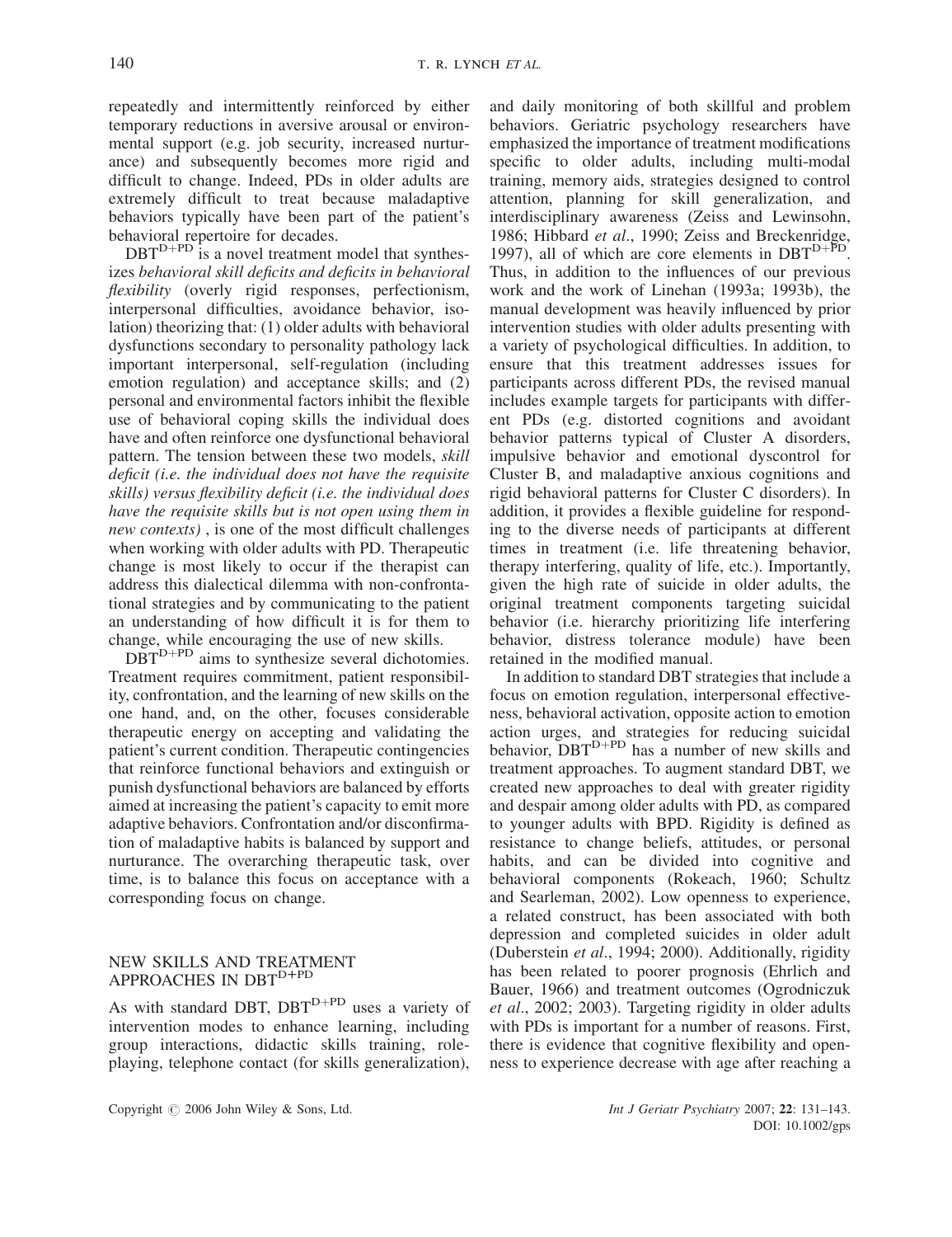high point in middle-adulthood (Labouvie-Vief et al., 2000; Schaie et al., 2004). Second, rigidity is a key component in the Cluster A and C personality disorders most prevalent in older adults, as well as in MDD. In fact, it could be argued that rigidity is the hallmark symptom of OCPD, a common PD in older adult samples.

Consequently,  $DBT^{D+PD}$  focuses on a variety of skills designed to maximize openness to new experience. For example, based on focus groups and participant interactions, we have identified common myths or beliefs that older adults with PD frequently have and use cognitive restructuring to challenge these myths as part of skills training. Another way that we have incorporated targeting rigidity is to change the emotion mind/reasonable mind dialectic to fixed mind/fresh mind dialectic. In traditional DBT for BPD, the opposite poles of reasonable mind (i.e. the logical, cool, fact-driven mode of processing) and emotion mind (i.e. the feeling, hot, emotion-driven mode of processing) are contrasted with one and other. Individuals with BPD are then asked to find the truth and value in both poles and to resolve the dialectical tension with wise mind (i.e. the synthesis of both poles; for a more in depth description, see Linehan 1993a,b). Based on our experience and the existing research on both MDD and PD in older adults, we have found that the fixed/fresh dialectic better reflects the psychological processes believed to underlie PD presentation in older adults. In this way, we are asking our older adult patients to let go of rigidity by synthesizing information they have gathered over the life span with new information that is available in their current environments.

In addition,  $DBT^{D+PD}$  teaches skills specific to creating meaning over the life course. Reviewing and making meaning of past experiences have long been theorized to be an important developmental milestone (Butler, 1963; Webster and Cappeliez, 1993; Erikson and Erikson, 1997; Staudinger and Pasupathi, 2000) that occurs in later life. Additionally, there is evidence that older adults tend to regulate emotion to a greater degree than younger adults by talking about the past and experiencing greater positive emotions while discussing the past (Pasupathi and Carstensen, 2003). Thus,  $\overrightarrow{DBT}^{D+PD}$  teaches skills associated with goal adjustment (Wrosch et al., 2003) and successful coping with life hassles in older age (Folkman et al., 1987; Meeks et al., 1989) to older adults who are 'stuck' in negative events of the past. Specifically, we have incorporated a module that is divided into two parts: (1) Looking forward (skills focus on values/ goals, goal setting, and goal planning; and (2) Looking

# KEY POINTS

- Personality disorders in older adults complicate treatment of other psychopathology, as well as result in heightened interpersonal disturbance and emotional distress.
- This paper outlines two randomized clinical trials utilizing standard Dialectical Behavior Therapy (DBT) as an augmentation strategy of antidepressant medication to treat chronic depression and personality disorders in older adults.
- Results demonstrated significant advantages for reducing rates of remission for medication augmented by DBT compared to medication alone in the treatment of chronic depression. In addition, DBT plus medication demonstrated superiority compared to medication alone in reducing Interpersonal Sensitivity and Interpersonal Aggression at post-treatment and six month follow-up in a sample of older adults with co-morbid depression and personality disorder.
- Modifications to standard DBT and an overview of a new treatment manual for this population are summarized.

back (skills focus on forgiveness of self/other/ environment and development of a personal life story that focuses on overcome obstacles, contributions, and important decisions).

In summary, we have established the feasibility of a DBT-based treatment for older adults with MDD and PD. We also have integrated the existing research from DBT and geropsychology, as well as developed significant clinical experience with this population, in order to develop a treatment manual that targets relevant clinical constructs for older adults with PD. The next step in the continuation of the development and validation of this treatment is to conduct a RCT with the new  $DBT^{D+PD}$  treatment manual. We look forward to implementing the treatment and reporting results in the near future.

## ACKNOWLEDGEMENT

Work on this manuscript was supported by NIMH K23 MH01614-01A3 (T.R.L.) and by grant NIA T32 AG00029 (J.S.C., K.C.C., and S.R.T.).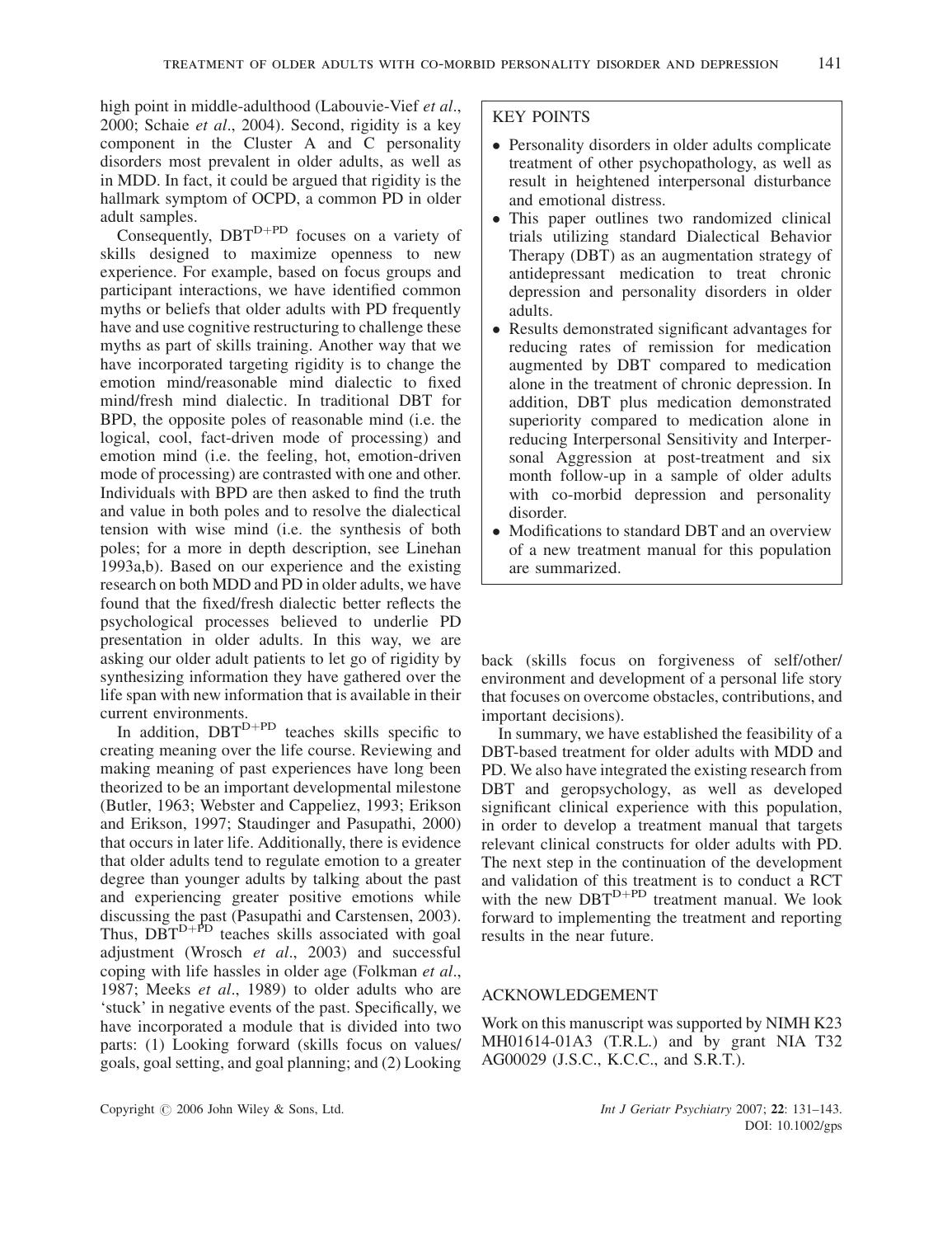#### REFERENCES

- Abrams RC. 1996. Personality disorders in the elderly. Int J Geriatr Psychiatry 11: 759–763.
- Abrams RC, Alexopoulos GS, Young RC. 1987. Geriatric depression and DSM-III-R personality-disorder criteria. J Am Geriatr Soc 35: 383-386.
- Abrams RC, Horowitz SV. 1996. Personality disorders after age 50: a meta-analysis. J Person Disord 10: 271–281.
- Abrams RC, Horowitz SV. 1999. Personality disorders after age 50: a meta-analytic review of the literature. In Personality Disorders in Older Adults, Roscowsky E, Abrams RC, Zweig RA (eds). Lawrence Erlbaum Associates: Hillsdale, NJ; 55–68.
- Agabayewa MO. 1996. Occurrence and effects of personality disorders in depression: are they the same in the old and young? Can J Psychiatry 41: 223–226.
- American Psychiatric Association. 1994. Diagnostic and Statistical Manual of Mental Disorders, 4th edn. APA: Washington, DC.
- Bailey Jr GR. 1998. Cognitive-behavioral treatment of obsessive– compulsive personality disorder. J Psychologic Practice 4: 51–59.
- Barrick A, Hutchinson R, Deckers L. 1989. Age effects on positive and negative emotions. J Soc Behav Personal 4: 421–429.
- Beck AT, Rush AJ, Shaw BF, et al. 1979. Cognitive Therapy of Depression. Guilford Press: New York.
- Beck AT, Steer RA. 1987. Manual for the Revised Beck Depression Inventory. Psychological Corporation: San Antonio,TX.
- Butler R. 1963. The life review: an interpretation of reminiscence in the aged. Psychiatry 26: 65–76.
- Devanand DP, Nobler MS, Singer T, et al. 1994. Is dysthymia a different disorder in the elderly? Am J Psychiatry 151: 1592–1599.
- Devanand D, Turret N, Moody B, et al. 2000. Personality disorders in elderly patients with dysthymic disorder. Am J Geriatr Psychiatry 8: 188–195.
- Diener E, Sandvik E, Larsen RJ. 1985. Age and sex effects for emotional intensity. Development Psycholog 21: 542–546.
- Duberstein PR, Conwell Y, Caine ED. 1994. Age differences in the personality characteristics of suicide completers: preliminary findings from a psychological autopsy study. Psychiatry 57: 213–224.
- Duberstein PR, Conwell Y, Seidlitz L, et al. 2000. Personality traits and suicidal behavior and ideation in depressed inpatients 50 years of age and older. J Gerontolog Ser B Psychologic Sci Soc Sci 55: P18–26.
- Ehrlich HJ, Bauer ML. 1966. The correlates of dogmatism and flexibility in psychiatric hospitalization. J Consult Psycholog 30: 253–259.
- Erikson EH, Erikson JM. 1997. The Life Cycle Completed. Norton: New York.
- Fiorot M, Boswell P, Murray EJ. 1990. Personality and response to psychotherapy in depressed elderly women. Behav Health Aging  $1: 51–63$ .
- First MB, Spitzer RL, Gibbon M, et al. 1997. Structured Clinical Interview for DSM-IV Axis II Personality Disorders (SCID-II). Biometrics: New York.
- Folkman S, Lazarus R, Pimley S, Novacek J. 1987. Age-differences in stress and coping processes. Psychology Aging 2: 171–184.
- Folstein MF, Folstein SE, McHugh PR. 1975. 'Mini-Mental State': a practical method for grading the state of patients for the clinician. J Psychiatr Res 12: 189–198.
- Gradman TJ, Thompson LW, Gallagher-Thompson D. 1999. Personality Disorders and Treatment Outcome. In Personality Disorders

in Older Adults, Rosowsky E, Abrams RC, Zweig RA (eds). Lawrence Erlbaum Associates: Hillsdale, NJ; 69–94.

- Gross JJ, Carstensen LL, Pasupathi M, et al. 1997. Emotion and aging: experience, expression, and control. Psycholog Aging 12: 590–599.
- Hamilton M. 1960. A rating scale for depression. J Neurologic NeurosurgPsychiatry 23: 56–61.
- Hibbard MR, Grober SE, Gordon WA, Aletta EG. 1990. Modification of cognitive psychotherapy for the treatment of post-stroke depression. Behav Therapist 13: 15–17.
- Hirschfeld RM. 1993. Personality disorders: definition and diagnosis. Jperson Disord 7: 9–17.
- Jacobsberg L, Perry S, Frances A. 1995. Diagnostic agreement between the SCID-II Screening Questionnaire and the Personality Disorder Examination. J Person Assess 65: 428–433.
- Kenan MM, Kendjelic EM, Molinari VA, et al. 2000. Age-related differences in the frequency of personality disorders among inpatient veterans. Int J Geriatr Psychiatry 15: 831–837.
- Koons CR, Robins CJ, Tweed JL, et al. 2001. Efficacy of dialectical behavior therapy in women veterans with borderline personality disorder. Behav Therapy 32: 371–390.
- Kunik ME, Benoit MH, Rifai AH, et al. 1994. Diagnostic rate of co-morbid personality disorder in elderly psychiatric inpatients. Am J Psychiatry 151: 603–605.
- Labouvie-Vief G, Diehl M, Tarnowski A, Shen J. 2000. Age differences in adult personality: findings from the United States and China. J Gerontolog Ser B Psychologic Sci Soc Sci 55: 4–17.
- Lawton M, Kleban M, Rajagopal D, Dean J. 1992. Dimensions of affective experience in three age groups. Psycholog Aging 7: 171–184.
- Linehan MM. 1993a. Cognitive-Behavioral Treatment of Borderline Personality Disorder. Guilford Press: New York.
- Linehan MM. 1993b. Skills Training Manual for Treating Borderline Personality Disorder. Guilford Press: New York.
- Linehan MM. 1999. Development, evaluation, and dissemination of effective psychosocial treatments: levels of disorder, stages of care, and stages of treatment research. In Drug Abuse: Origins and Interventions, Glantz MD, Hartel CR (eds). American Psychological Association: Washington, DC; 367–394.
- Linehan MM, Armstrong H, Suarez A, et al. 1991. Cognitivebehavioral treatment of chronically parasuicidal borderline patients. Arch Gen Psychiatry 4812: 1060–1064.
- Linehan MM, Dimeff LA, Reynolds SK, et al. 2002. Dialectal behavior therapy versus comprehensive validation therapy plus 12-step for the treatment of opioid dependent women meeting criteria for borderline personality disorder. Drug Alcohol Depend 67: 13–26.
- Linehan MM, Schmidt H, Dimeff L, et al. 1999. Dialectical behavior therapy for patients with borderline personality disorder and drug-dependence. Am J Addict 8: 279–292.
- Linehan MM, Comtois KA, Murray AM, Brown MZ, Gallop RJ, et al. 2006. Two-year randomized control trial and follow-up of Dialectical Behavior Therapy vs Therapy by Experts for Suicidal Behaviors and Borderline Personality Disorder. Arch Gen Psychiatry, **62:** 1-10.
- Link B, Struening E, Rahav M, et al. 1997. On stigma and its consequences: evidence from a longitudinal study of men with dual diagnoses of mental illness and substance abuse. J Health Soc Behav 38: 177-190.
- Lynch TR. 2000. Treatment of elderly depression with personality disorder co-morbidity using dialectical behavior therapy. Cog Behav Practice 7: 468–477.

Copyright  $\odot$  2006 John Wiley & Sons, Ltd. Int J Geriatr Psychiatry 2007; 22: 131–143.

DOI: 10.1002/gps